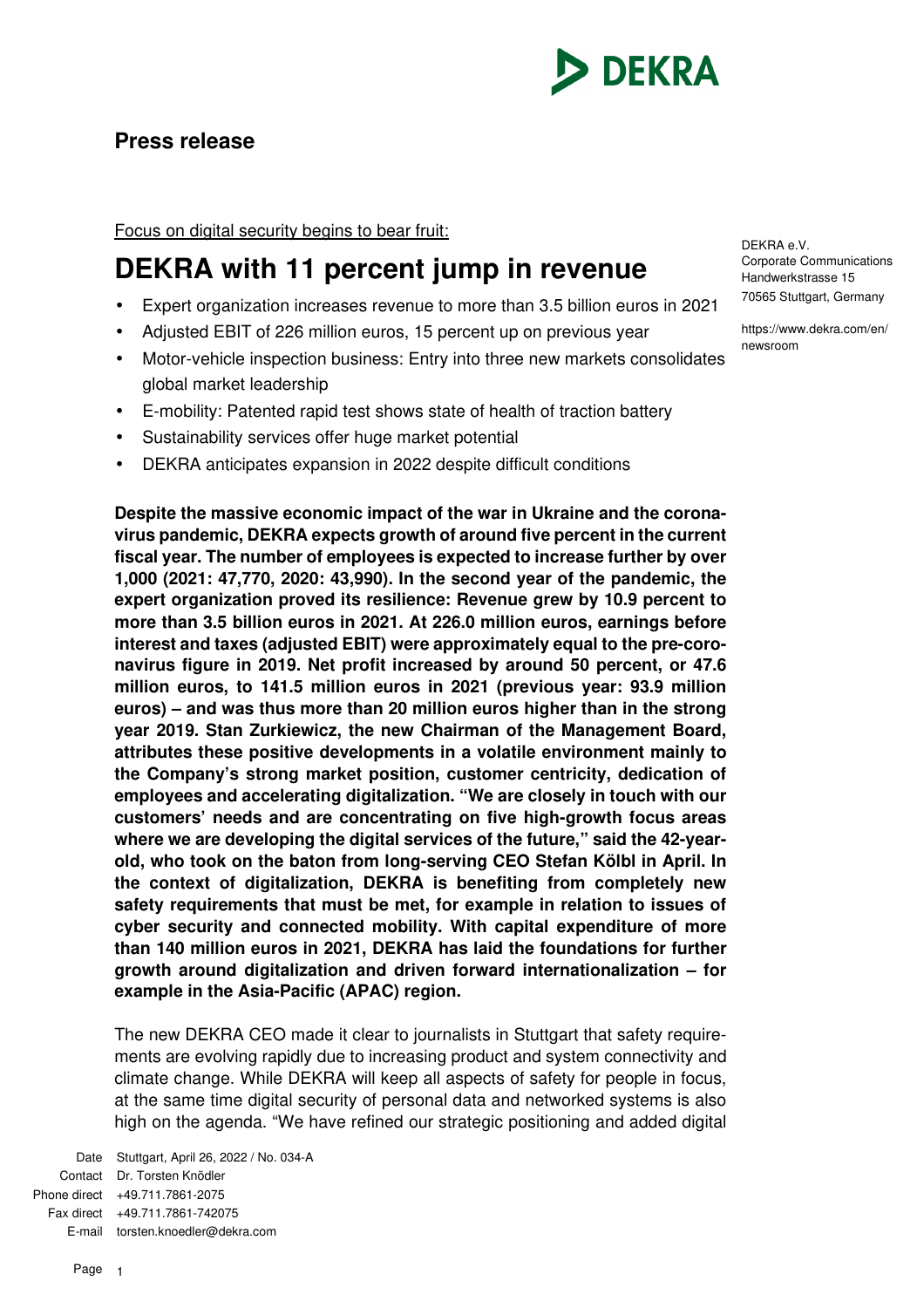

security and sustainability to our Strategy 2025 strategy," said Stan Zurkiewicz. "Both are now part of our DNA." This is also reflected in DEKRA's strategic goal of becoming carbon neutral by 2025.

The further development of Strategy 2025 involved setting a strategic course last year. In the future, DEKRA will concentrate on five focus areas that represent significant fields of growth: artificial intelligence & data analytics, future vehicles and mobility, remote services, information & cyber security, and sustainability services. DEKRA's expanded understanding of safety is reflected in these focus areas. Just a short time after the launch of its Artificial Intelligence and Cyber Security hubs, the DEKRA DIGITAL innovation unit is already generating double-digit growth rates with a total of more than 100 employees. "We will exploit all growth opportunities with new digital services and a strong customer focus in particular," explained the new DEKRA CEO. "This will make us the global partner for a safe, secure and sustainable world by the 100th anniversary of our founding in 2025."

### **Position of strength**

"We are pursuing our goals from a position of strength. In 2021, for example, equity rose to 33.5 percent, or almost one billion euros," said CFO Wolfgang Linsenmaier. Growth in the Asia-Pacific (APAC) region was particularly strong, with revenue up 17.8 percent to 221.2 million euros. The Germany region also made significant gains, posting an increase of 11.2 percent to 2,145.7 million euros. "Germany is and remains the largest and most important market for DEKRA," said CEO Stan Zurkiewicz.

The positive development in the past fiscal year is also reflected in the strategic business areas. Following the crisis in the wake of the coronavirus pandemic, Temp Work saw the largest percentage jump in its revenue by 43.2 percent to 438.5 million euros. Vehicle Inspection, among others, also proved again to be extremely resilient: Sales in the business area grew by 7.6 percent to 1,217.7 million euros and set a new record with 28 million inspections in 23 countries. Zurkiewicz: "We are already the global market leader, but we are systematically expanding our position." The Company aims to exceed the 30 million inspections mark by 2025, its centenary year. In 2021 alone, DEKRA introduced its emissions and vehicle inspections in three additional countries: Chile, Mexico and Finland.

#### **Secure connectivity**

"Success and acceptance of digitalization substantially hinge on secure connectivity," remarked Ulrike Hetzel, Chief Technology Officer (CTO) on DEKRA's Management Board. The expert organization focuses on the three pillars of cyber security when developing appropriate solutions: people, products, and processes. This is how DEKRA helps its customers become more robust with regard to internal and external attacks. DEKRA ensures a secure Internet of Things (IoT), for example, with tests and certificates in accordance with the new EN 303 645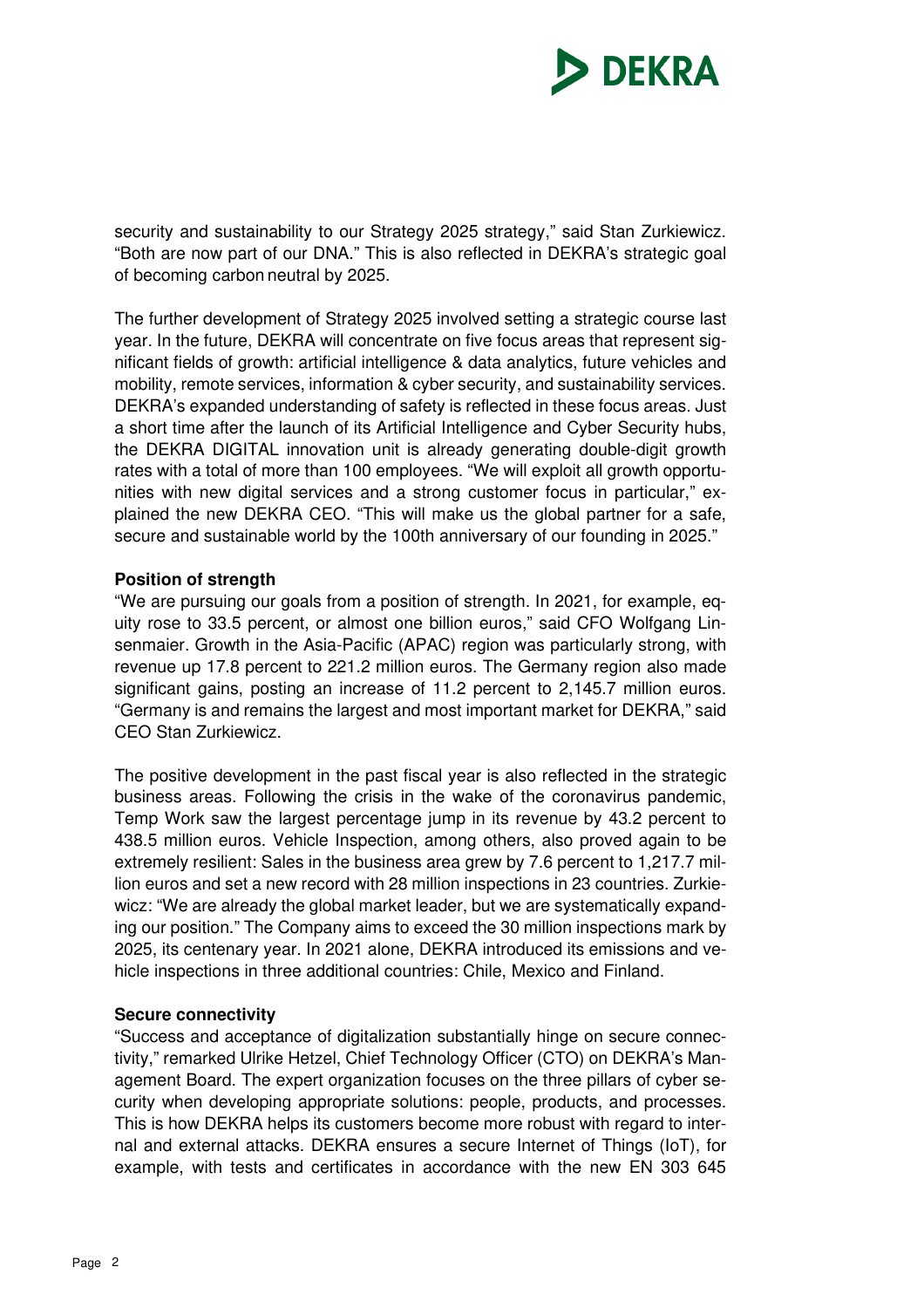

European standard – the basis for cyber security in the smart home. Last year, DEKRA awarded the first EN 303 645 certificate to a household appliance manufacturer in China. DEKRA expects the market for cyber security solutions to grow by around 40 percent annually until 2025.

In the emerging field of automotive cyber security, the Federal Motor Transport Authority granted DEKRA the status of type tester for new international regulations on cyber security and software updates in 2021. Under UNECE R155 and R156 regulations – a gold standard for the automotive industry – manufacturers must demonstrate appropriate management systems throughout the life of a vehicle and have them audited every three years. The DEKRA Technology Center in Klettwitz plays an important role in this, and it is here that DEKRA plans to expand test tracks for automated and connected driving in 2022, with capital expenditure in the tens of millions of Euros. Many leading vehicle manufacturers rely on DEKRA's cyber security services. DEKRA expects strong growth in this business area in the next few years, with revenue projected to be in the upper double-digit million range by 2025.

With regard to industrial cyber security, e.g. in the field of critical infrastructure, the approval according to the industrial cyber security standard IEC 62443 in the growth market China was an important success. In the industrial environment, safety issues arise around the control and digital monitoring of machines and plants. The importance of online monitoring services, remote assisted inspections and remote inspections with remote-controlled robots and drones is growing worldwide. Remote inspections are important, for example, in dangerous or hardto-reach places in the production process. In 2021, DEKRA received an order worth millions of euros from one of the world's largest chemical companies for remote inspections with robots.

# **Helping shape the AI ecosystem**

Trust in safety plays a crucial role when it comes to artificial intelligence (AI). "AI is evolving rapidly and our goal is to help shape the AI ecosystem of the future as a neutral third party," explained Ulrike Hetzel. DEKRA is involved in the implementation of statutory regulations in technical standards and norms, for example. In 2021, DEKRA became a shareholder of Spearhead. This Swiss company uses AI to help motor insurers and fleet operators digitalize the processes surrounding the recording and settlement of claims. DEKRA expects the market for digital claims processing to grow rapidly and that corresponding solutions will be used in well over 50 percent of claims as early as 2025.

#### **Expansion of the portfolio of sustainability services**

In the growth area of sustainability, DEKRA sees potential in holistic solutions for managing the energy transition, for environmental, social and governance (ESG) standards, and for the circular economy. These include, for example, services for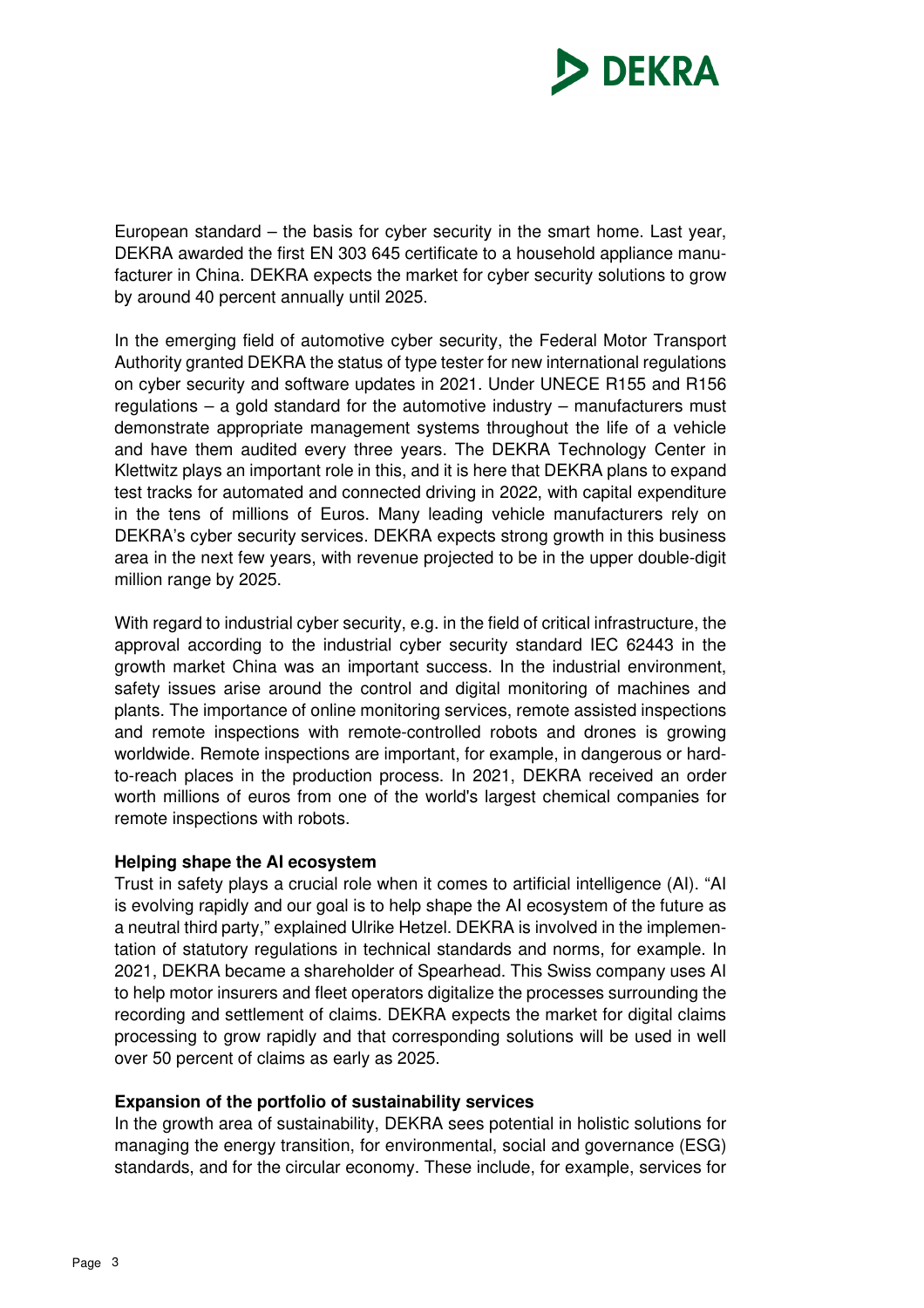

analyzing and reducing the carbon footprint of companies or their products. Lenovo's CO<sub>2</sub> Offset Service for customers was verified by DEKRA in 2021, since when the Company has won further carbon footprint projects. The markets for sustainability audits, sustainability management systems and product testing in line with the latest environmental standards are similarly diverse.

DEKRA has further strengthened its market position in the field of e-mobility with a range of new services. The rapid battery test, for example, which has been patented and validated by RWTH Aachen University and in tests by vehicle manufacturers, allows the state of health of traction batteries to be recorded quickly and reliably. The solution enables DEKRA to answer the key questions about used electric vehicles: What is the battery's state of health and how much residual capacity does it retain? This question is very important in residual value management of New Energy Vehicles (NEVs). The service is initially aimed at major customers such as leasing companies that remarket electric vehicle returns or car dealership chains that trade in used e-vehicles.

DEKRA achieved another success in California, the leading global market for the mobility of tomorrow, when it was contracted by the California Energy Commission to set up a Vehicle-Grid Innovation Laboratory. "The lab will improve the interoperability of the charging infrastructure and help introduce safe vehicle-to-grid solutions," reported CTO Ulrike Hetzel. The San Francisco Bay Area lab will be a kind of twin of DEKRA's state-of-the-art lab in Arnhem, Netherlands, and will start operations in the summer of 2022.

Besides e-mobility, DEKRA is an important player in the testing of solar industry products, particularly in China. As a member of Hydrogen Europe, the expert organization supports the safe use of climate-friendly hydrogen technologies. They also promote sustainable waste management by awarding the new Zero Waste certification seal. Given its excellent market position and the increasingly intensive measures worldwide for sustainable development of products, industries, communities and other areas, DEKRA expects strong demand for sustainability services with annual double-digit growth rates.

DEKRA is also successfully pursuing its own sustainability strategy. In April 2022, for example, EcoVadis – the leading international standard for sustainability in global value(-added) chains – awarded the TIC (testing, inspection, certification) company Platinum for the second time in a row. As a result, the world's largest non-listed expert organization continues to secure a place among the top one percent of comparable assessed companies. EcoVadis assesses performance in environment, labor and human rights, ethics and sustainable procurement.